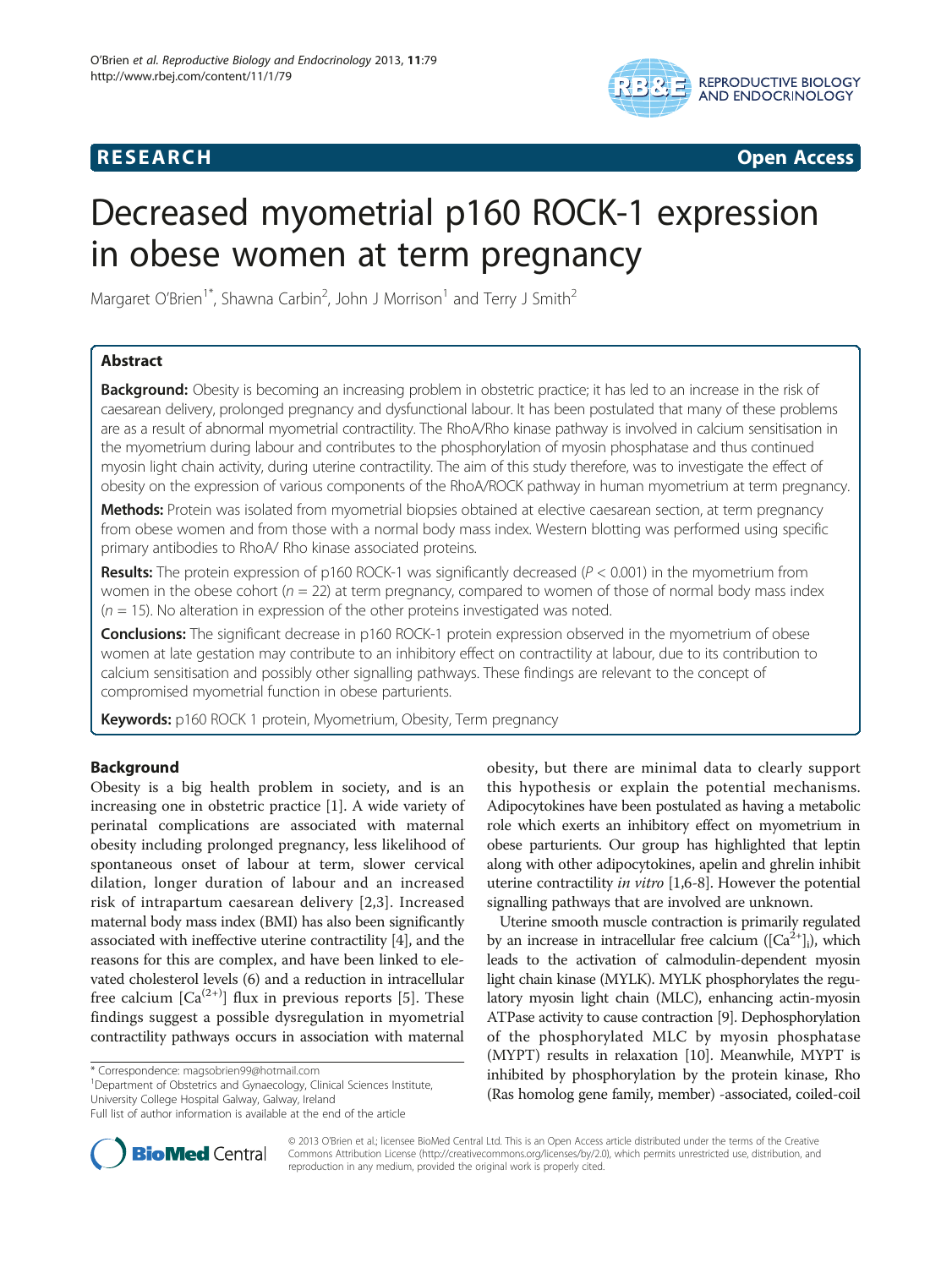<span id="page-1-0"></span>containing protein kinase 1 (ROCK-1) at positions Thr696 or Thr853, either simultaneously or independently [[11,12](#page-6-0)]. MYLK is activated by  $Ca<sup>2+</sup>$ -calmodulin whereas MYPT is inhibited by phosphorylation by  $Ca^{2+}$ -independent mechanisms, leading to generation of increased MLC phosphorylation and force for a given intracellular  $Ca^{2+}$ concentration, a phenomenon known as 'calcium-sensitisation' [[13](#page-7-0)]. Human pregnant myometrium expresses Rho regulatory proteins [\[14\]](#page-7-0), including ROCK-1 and 2 [[15,16](#page-7-0)]. There seems to be no significant change in the expression of ROCK-1 or 2 with pregnancy or labour [[15](#page-7-0)-[17\]](#page-7-0). However, in leptin-receptor deficient mice there is an altered contribution of RhoA/ROCK-1 signalling in the contractile activity of myometrium, suggesting leptin suppression of myometrial ROCK-1 and −2 expression and function, resulting in an inability to generate tonic contractions needed for delivery [[18\]](#page-7-0). We therefore hypothesised that the RhoA/ROCK pathway may be linked to abnormal myometrial contractility in obese pregnant women. The aim of this study was to determine the effect of obesity in pregnancy on the expression of Rho and ROCK associated proteins in myometrium at term gestation in obese pregnant women, and in a control group of women with normal BMI.

# Methods

#### Tissue samples

Biopsies were obtained at elective caesarean section in the third trimester of pregnancy in the Department of Obstetrics and Gynaecology, University College Hospital, Galway, Ireland. Ethical committee approval for tissue collection was obtained from the Research Ethics Committee at University College Hospital Galway and recruitment of patients was by informed written consent. The BMI calculation for women recruited was based upon weight and height measurements obtained at the first antenatal visit. Normal BMI was classified as  $18.5$  to  $24.9 \text{ kg/m}^2$ and the obese category BMI was classified as 30 kg/ $m<sup>2</sup>$  or greater. The biopsy specimens were excised from the upper portion of the lower segment of the uterus. Myometrial samples were carefully dissected to minimise decidual inclusion. Immediately upon collection, the tissue was snap-frozen in liquid nitrogen in the operating theatre and stored at −80°C.

### Study patients

Biopsies were obtained at elective caesarean section ( $n = 37$ ). The reasons for elective caesarean section in the normal BMI cohort ( $n = 15$ ) included as follows: 1 previous caesarean section ( $n = 4$ ), 2 previous caesarean sections  $(n = 5)$ , breech presentation  $(n = 3)$ , Intrauterine growth restriction (IUGR) ( $n = 1$ ), polyhydraminos ( $n = 1$ ) and previous endometrial ablation ( $n = 1$ ). The reasons for elective caesarean section in the obese category ( $n = 22$ ) were as follows: 1 previous caesarean section ( $n = 8$ ), 2 previous caesarean sections ( $n = 3$ ), 3 previous caesarean sections ( $n = 1$ ), breech presentation ( $n = 5$ ), previous vaginal surgery ( $n = 1$ ), congenital hearing impairment  $(n = 1)$ , foetal macrosomia  $(n = 1)$ , previous myomectomy  $(n = 1)$  and previous third degree perineal tear  $(n = 1)$  The patient demographic data for both sets of samples is presented in Tables 1 and [2](#page-2-0).

#### Protein isolation

Human myometrial tissue was disrupted in liquid nitrogen using a pestle and mortar prior to homogenisation in ice cold lysis buffer [\[19\]](#page-7-0) containing 10 mM HEPES pH 7.5, 10 mM MgCl2, 5 mM KCL, 0.1% Triton X-100, 0.1 mM EDTA pH 8 (Sigma Aldrich, Dublin, Ireland) and a complete mini-protease inhibitor tablet (Hoffmann-La Roche Ltd., Basel, Switzerland) [\[20](#page-7-0)]. Cellular debris was removed by centrifugation at  $5,000 \times$  RPM, at 4°C for 10 minutes. 5 X Laemmli buffer containing 50 mM DTT was added to the supernatant, samples were used or stored at −80°C.

#### Protein gel electrophoresis

The protein preparation was resolved by electrophoresis on Mini-PROTEAN TGX precast 10% or 12% (Biorad, Hercules, CA, USA) SDS (w/v) polyacrylamide gel electrophoresis (SDS-PAGE) gels at 30–50 Volts (V) at room temperature for 1–2 hours (BioRad, USA) in a buffer containing 25 mol  $l^{-3}$  Tris base, pH 8.3, 19.2 mol  $l^{-2}$  glycine, and 0.1% (w/v) SDS. The separated proteins were transferred to Immobilon-P transfer membranes (Millipore, Billerica, MA, USA) at a constant voltage of 25 V at 4°C overnight in transfer buffer containing  $25$  mol  $1<sup>-3</sup>$  Tris base, 192 mol  $1^{-3}$  glycine, and 20% methanol (v/v), highperformance liquid chromatography (HPLC) grade (Sigma-Aldrich, Dublin, Ireland). To ensure transfer and equal loading of proteins, blots were stained with Ponceau S solution (Sigma-Aldrich, Ireland) for 5 minutes, followed by washing with de-ionised water. Membranes were blocked upon incubation for 1 hour at room temperature with phosphate-buffered saline (PBS; 1 mol  $1^{-2}$  phosphate buffer, 2.7 mol  $1<sup>-3</sup>$  potassium chloride, and 1.37 mol  $1<sup>-1</sup>$  sodium chloride, pH 7.4) containing 0.05% Tween 20 (v/v) (Sigma-Aldrich, Ireland) and 5% low-fat milk powder (w/v) (Carnation Milk, Nestlé S.A., Vevey, Switzerland) to block non-specific binding.

Table 1 Patient Demographics of women with a BMI of 18.5 - 24.9 kg/m<sup>2</sup> (n = 15)

|                                                                            | Age<br>(vrs) | Gestation<br>(wks) | Baby wt.<br>(kg) | <b>BMI</b> value |
|----------------------------------------------------------------------------|--------------|--------------------|------------------|------------------|
| Mean $+/-$ SEM 36.5 $+/-$ 1.15 38.5 $+/-$ 0.2 3.3 $+/-$ 0.1 24.0 $+/-$ 0.3 |              |                    |                  |                  |
| Range                                                                      | 29 - 45      | $-37 - 41$         | $26 - 42$        | 217-249          |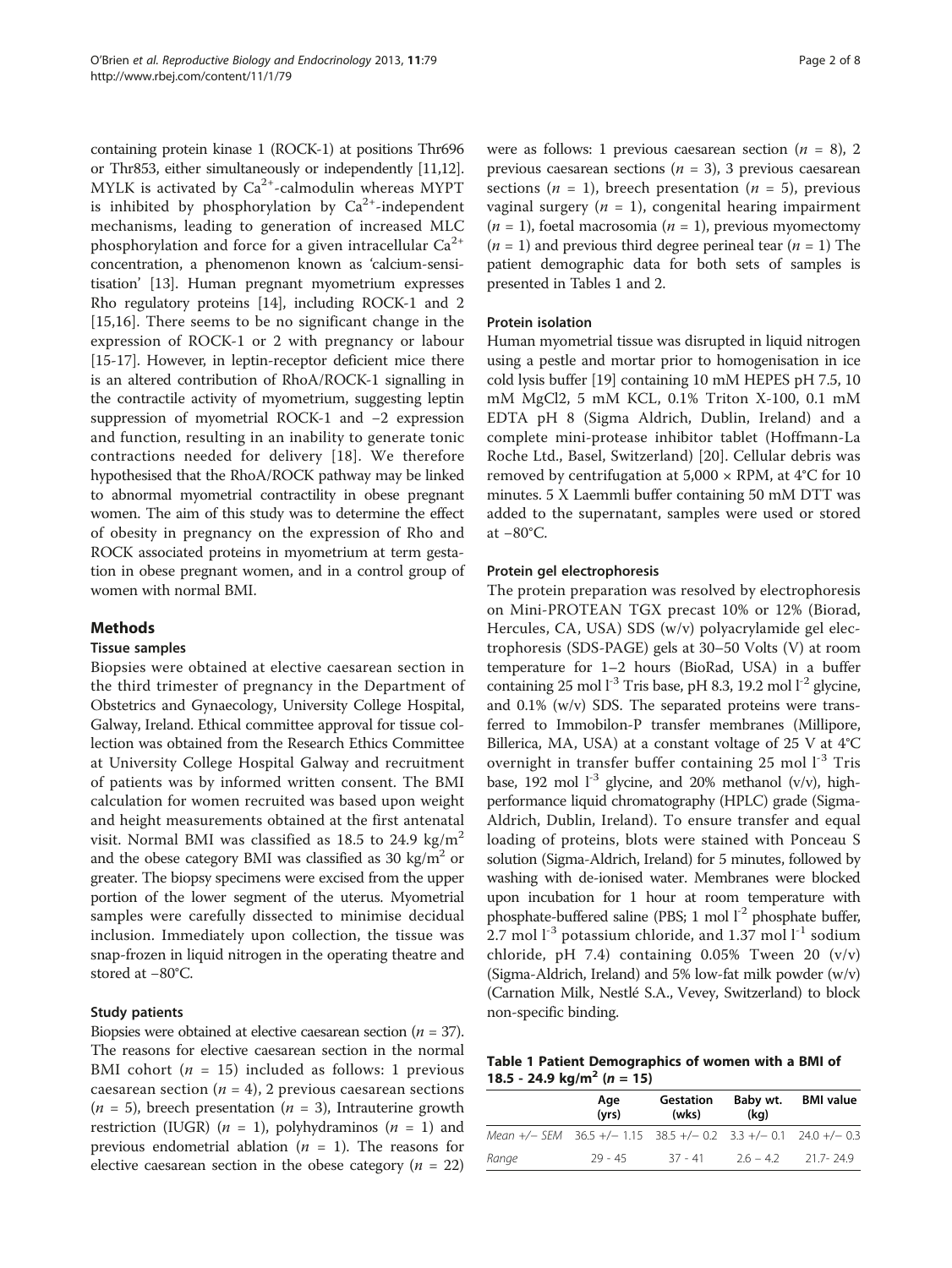<span id="page-2-0"></span>Table 2 Patient Demographics of women with a BMI of ≥ 30 kg/m<sup>2</sup> (*n* = 22)

|                                                                      | Age<br>(vrs) | Gestation<br>(wks) | Baby<br>wt. (kg) | BMI<br>value |
|----------------------------------------------------------------------|--------------|--------------------|------------------|--------------|
| Mean +/- SEM 32.4 +/- 1.1* 39.0 +/- 0.1 3.6 +/- 0.1* 33.8 +/- 0.9*** |              |                    |                  |              |
| Range                                                                | $19 - 39$    | $35 - 41$          | $26 - 47$        | $303 - 496$  |

\*\*\* indicates a significance value of  $P < 0.001$ , \* indicates a significance value of  $P < 0.05$ , compared to the normal BMI group.

#### Western blot analysis

Blots were incubated overnight in 1 X PBS containing 0.05% Tween 20 and 5% milk with the primary antibody at 4°C. The following primary antibodies (1/50 - 1/500 dilution) were utilised: anti-human ROCK-1 mouse polyclonal primary antibody (G-6 sc17794), ROCK-2 rabbit polyclonal G6 (sc5561), RhoA mouse monoclonal (26C4 sc418), caveolin-1 rabbit polyclonal (N-20 sc894), Rho8 (Rnd3) mouse monoclonal (clone 4 sc53874), moesin goat polyclonal (C-15 sc6410), pmoesin Thr558 goat polyclonal (sc12895), OTR rabbit polyclonal (H-60 sc33209), RhoGDI rabbit polyclonal (A20 sc360), MYPT 1 rabbit polyclonal (H-130 sc25718), MYL-9 (MLC) (D-15 sc-34487), ppMLC 18/19 goat polyclonal (sc12896 Santa Cruz Biotechnology Inc., Rockford, IL, USA), pMYPT 853 rabbit (Upstate, Millipore, Billerica, MA, USA), pMYPT Thr696 rabbit polyclonal (Upstate Millipore, USA ABS454), MLC mouse monoclonal (ab97981 Abcam plc, Milton Road, Cambridge, UK), RhoE (Rnd3) mouse monoclonal 3664 (Cell Signaling Technology, Danvers, MA, USA), caspase 3 monoclonal rabbit (Cell Signaling, USA 8G10 9665), cleaved caspase 3 rabbit monoclonal (Cell Signaling, USA Asp175 5A1E), calponin mouse monoclonal (DakoCytomation Ltd, UK M3556), pMAPK mouse monoclonal antibody to ERK1 and 2 pT185 and Y187 (Abcam, UK 50011) or 1/10,000 dilution of β-actin (ACTB) mouse monoclonal AC-15 (Sigma-Aldrich, Ireland) antibodies. Blots were washed and incubated in either 1/1,000 dilution of donkey antigoat (Pierce Technology, Hallandale, FL., USA), 1/1000 goat anti-rabbit (Pierce Technology, USA), or 1/5000 dilution anti-mouse (Millipore, USA) horseradish peroxidaseconjugated secondary antibodies, the bound secondary antibody was detected as previously described. The membranes were then scanned with the fluorescence imager (FluorchemTM 8900, Alpha Innotech Corporation, San Leandro, California, USA) and AlphaEaseFC software was used to detect the signal, the image was processed and protein expression levels were determined by densitometric analysis compared to corresponding levels of the housekeeping protein, β-Actin [\[8\]](#page-6-0).

#### Statistical analysis

Statistical 2-tailed unpaired student t-tests were performed on the means of each group in order to assess the differences between groups, and graphs were constructed using GraphPad Prism version 4 (GraphPad Software Inc., USA). The mean, significance  $(P)$  values, standard error of the mean (SEM) and range values are presented in the text.  $P$  values  $< 0.05$  were considered to be statistically significant.

# Results

#### Patient demographics

The demographic details of all the patients in this study  $(n = 37)$  are contained in Tables [1](#page-1-0) and 2. We statistically analysed the p160 ROCK-1 expression results in relation to maternal age alone; the mean  $\pm$  SEM for women of less than 35 years ( $n = 14$ ) was 0.71  $\pm$  0.05, the mean for women aged 35 years and over  $(n = 23)$  was  $0.89 \pm 0.07$  $(P = 0.08)$ . Parity for those in the normal BMI group was 0: 6 women, 1: 8 women and  $\geq$ 2: 1 woman and for those in obese group, 0: 13 women, 1: 8 women and ≥2: 1 woman.

#### Western blots

The expression of p160 ROCK-1 protein was significantly reduced in the myometrium from women in the obese category ( $n = 22$ ) compared to women from the normal BMI group ( $n = 15$ ) (Figure 1). The densitometric mean  $\pm$ SEM of the normal BMI group was  $1.003 \pm 0.0075$  (range 0.72 - 1.66) compared to 0.4912 ± 0.033 for the obese group (range  $0.19 - 0.73$ ),  $P < 0.001$ .

In a representative Western blot, the expression of p160 ROCK-1 was demonstrated to be significantly decreased

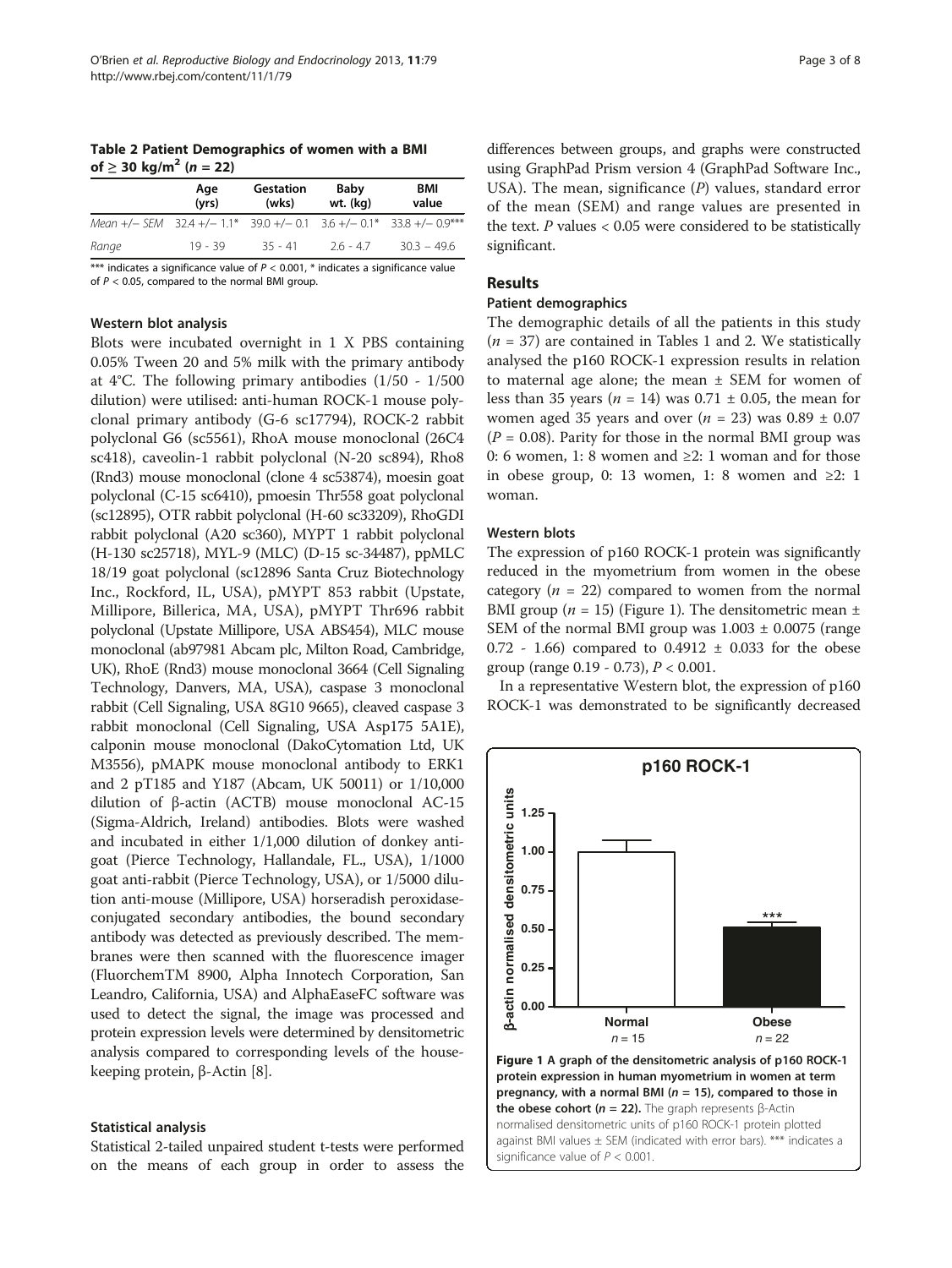in the myometrium from women in the obese category  $(n = 7)$ , compared to women from the normal BMI cohort  $(n = 7)$   $(P = 0.0007)$  (Figure 2). The expression of a lower band in the ROCK-1 western blots was also observed to be increased in the samples that demonstrated a significant reduction in p160 ROCK-1 protein expression. In this experiment the expression of the lower band was observed to significantly increase in the same obese samples as those above  $(P = 0.0064)$  (Figure 2).

The mean densitometric units for the expression of p160 ROCK-1 in the normal BMI group was  $0.584 \pm 0.044$ , the range was 0.44 to 0.76. The mean densitometric value for the p160 ROCK-1 protein in the high BMI group was 0.34 ± 0.032 (range 0.22 - 0.49).

The mean value for the lower band in the p160 ROCK-1 blot for the normal BMI group was  $0.151 \pm 0.012$  (range 0.11 to 0.185). The mean expression value of the lower band in the high BMI group was  $0.269 \pm 0.034$ (range 0.16 - 0.39).

There were a series of proteins for which expression was detected in samples but there was no alteration thereof noted between the myometrium from the women of normal BMI, and that obtained from women in the obese category BMI. A list of these proteins is as follows: RhoA, Rho kinase 2 (ROCK-2), Rho guanine nucleotide dissociation inhibitor (RhoGDI), both phosphorylated and unphosphorylated myosin light chain (MLC and ppMLC 18/19), phosphorylated and unphosphorylated myosin phosphatase (MYPT and pMYPT 696 and pMYPT 853), Rho family protein Rnd3, oxytocin receptor (OTR), phosphorylated mitogen-activated protein kinase (pMAPK), caspase 3, phosphorylated moesin

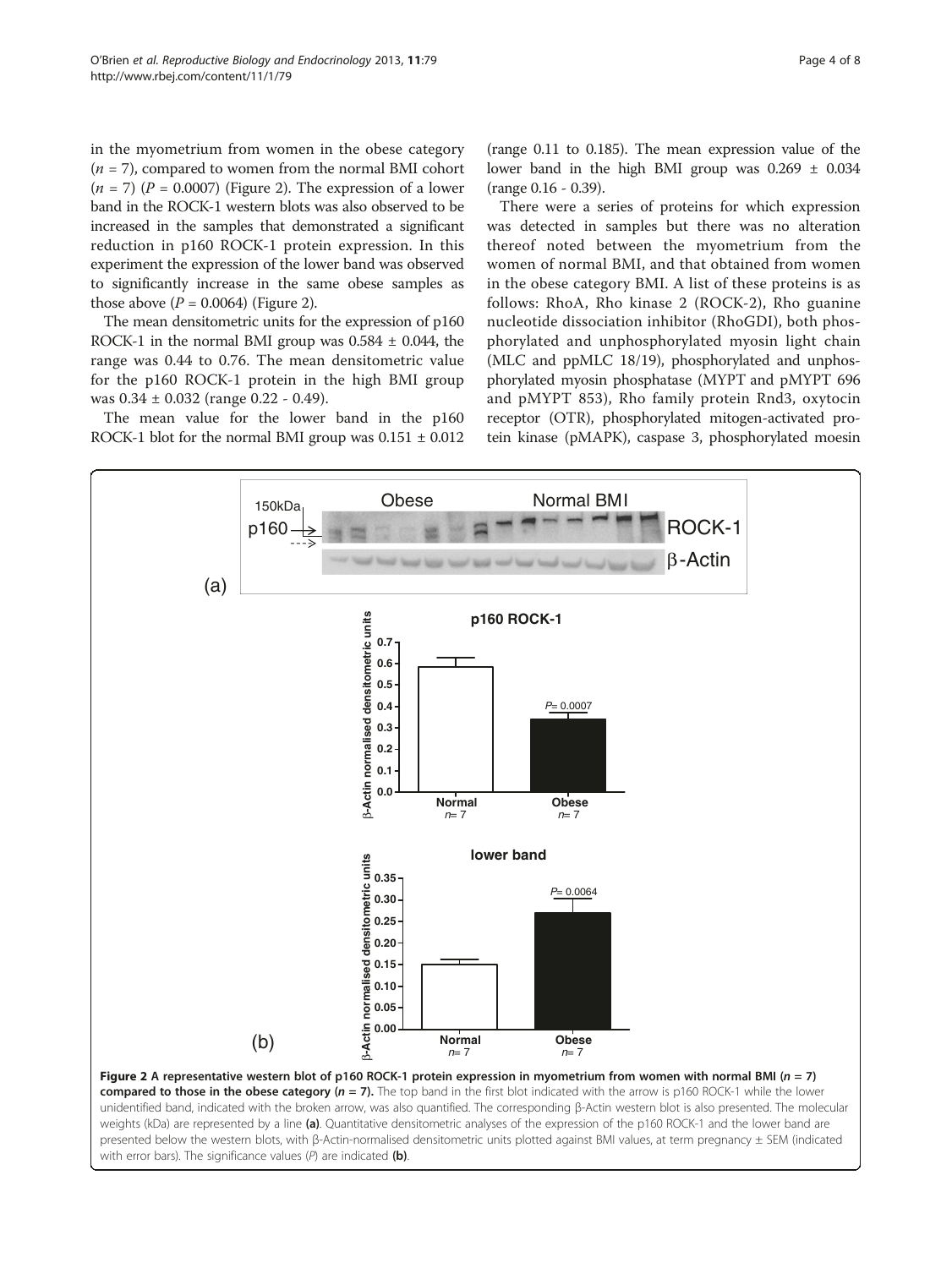(pMoesin), caveolin-1 and calponin. This is demonstrated in Figures 3 and [4](#page-5-0).

# **Discussion**

The findings from this study demonstrate a decrease in p160 ROCK-1 protein expression in the myometrium of

obese pregnant women at term. This is an interesting finding considering the putative dysfunctional uterine activity that is believed to occur in obese pregnant women undergoing labour. The reasons for, or significance of, this finding are unclear but it is tempting to speculate that such reduced expression might exert a negative effect on

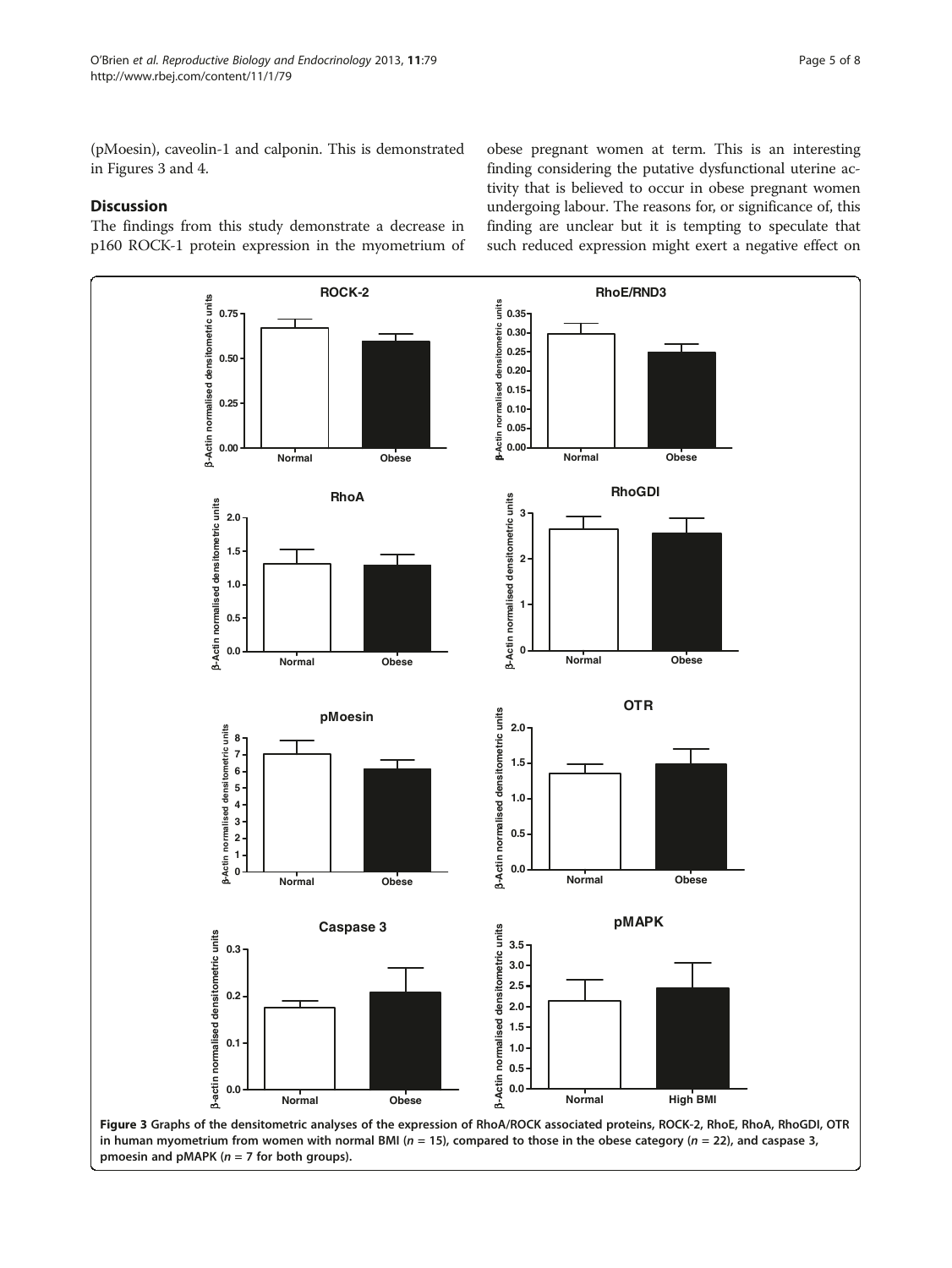<span id="page-5-0"></span>

uterine contractility in obese women, given the role of p160 ROCK-1 in calcium sensitisation, and also the roles it plays in other signalling pathways linked to contractility [[10,12\]](#page-6-0). The strengths of this study are that the experiments were carried out in a relatively large number of samples, the clinical and BMI data are all reliable, the samples

were collected and frozen freshly, there was no apparent difference in relation to maternal age, and there was a large difference in the expression levels observed. The limitations of this study include the fact that protein expression was investigated, but not protein activity, and that all samples were obtained prior to the onset of labour.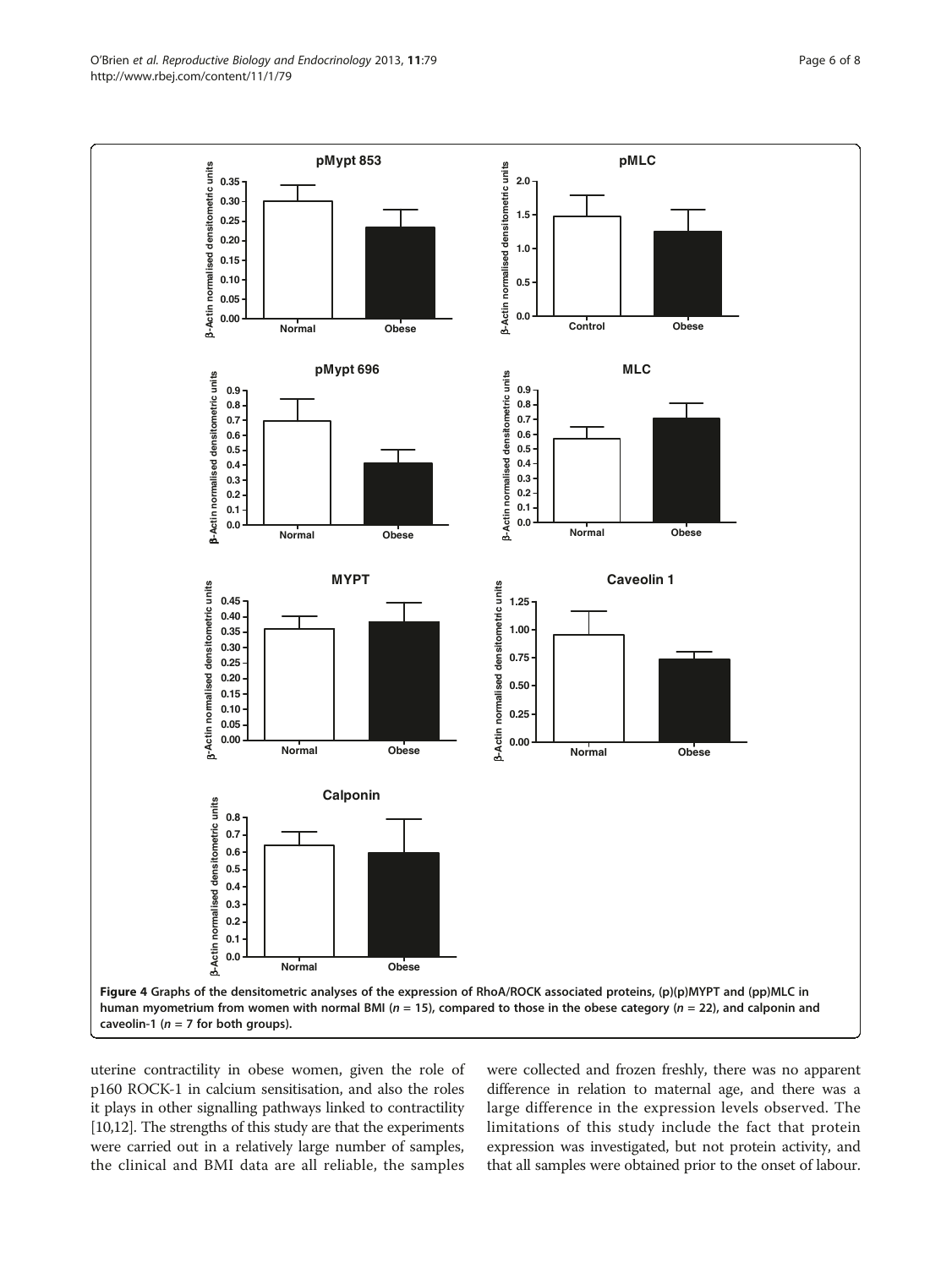<span id="page-6-0"></span>In addition we have not related the findings observed in a functional model. The potential signalling pathways that may mediate the effects of such reduced expression are many, and this would require an extensive series of pharmacological experiments, which is a topic for further study.

As a consequence of the finding of reduced expression of p160 ROCK-1 in myometrium from pregnant women at term, and the suggestion that this may compromise the capacity of the myometrium to contract adequately, we subsequently examined the expression of other members of the RhoA/ROCK pathway. There was no change in RhoA, ROCK-2, Rnd3, calponin, OTR or caveolin-1 protein expression in association with increased maternal BMI. Similarly no change was observed in myometrial MYPT and MLC protein expression and phosphorylation, or the phosphorylation of the ROCK effector proteins moesin and MAPK. It is difficult to propose an overall mechanism of effect linked to the reduced p160 ROCK-1 expression observed, but the concept remains that it may be clearly linked to reduced myometrial contractility.

What could be responsible for the decrease in ROCK-1 expression? One possibility is that secretory factors produced by adipose tissue of overweight and obese women may alter the myometrial physiology. More than 100 substances including adipocytokines are secreted from the adipose tissue [\[21\]](#page-7-0). Interestingly, there is an altered contribution of RhoA/Rho kinase signalling in contractile activity of myometrium in leptin receptor-deficient mice. The authors of this latter study demonstrated that leptin suppressed myometrial ROCK-1 and 2 expression and function, resulting in an inability to generate tonic contractions needed for delivery [\[18](#page-7-0)]. Thus, it is possible that increased leptin levels in obese pregnant women might be in part responsible for the reduction in ROCK-1 protein expression, and may result in reduced myometrial contractility.

Another possibility in consideration of the results of this study is that p160 ROCK-1 protein reduction occurs, secondary to protein cleavage. The appearance of the lower band in the ROCK-1 western blots prompted us to investigate protease involvement in the decline of the p160 ROCK-1 protein. Elevated caspase 3 levels have been noted in pregnant mouse, rat and human uterus where it is thought to be involved in the regulation of uterine quiescence [[22-24\]](#page-7-0). We did detect Caspase 3 protein in the myometrial biopsies however there was no significant change in expression and no observable cleaved caspase-3 protein. Indeed, phosphorylation of p160 ROCK-1 or other biochemical mechanisms may be responsible for the additional band. However, further investigation is necessary on this matter.

## Conclusions

ROCK-1 plays a central role in myometrial contractility and is closely linked to other signalling molecules in the cell. The reduction in its expression demonstrated in this study in the myometrium of obese pregnant women at term may play a role in inhibiting contractility in these women.

#### Competing interests

The authors' declare that they have no competing interests.

#### Authors' contributions

MOB conceived the idea and design of the project, collected myometrial biopsies, isolated protein, performed the western blots, did the statistical analysis and drafted the manuscript. SC collected myometrial biopsies and prepared tissue protein. JJM provided access to the myometrial tissue samples and patient data, and edited the final document. TJS acquired funding. All authors read and approved the final manuscript.

#### Acknowledgements

The authors are grateful to the medical and midwifery staff at University College Hospital Galway for their assistance with patient recruitment and tissue collection. This study was funded by the Health Research Board of Ireland and the Higher Education Authority of Ireland's Programme for Research in Third Level Institutions and the National University of Ireland, Galway.

#### Author details

<sup>1</sup>Department of Obstetrics and Gynaecology, Clinical Sciences Institute, University College Hospital Galway, Galway, Ireland. <sup>2</sup>National Centre for Biomedical and Engineering Science, Orbsen Building, National University of Ireland, Galway University Road, Galway, Ireland.

#### Received: 5 March 2013 Accepted: 7 August 2013 Published: 15 August 2013

#### References

- 1. Hehir MP, Morrison JJ: The adipokine apelin and human uterine contractility. Am J Obstet Gynecol 2012, 206(359):e351–355.
- 2. Cedergren MI: Maternal morbid obesity and the risk of adverse pregnancy outcome. Obstet Gynecol 2004, 103:219–224.
- 3. Zhang J, Bricker L, Wray S, Quenby S: Poor uterine contractility in obese women. BJOG 2007, 114:343–348.
- 4. Cedergren MI: Non-elective caesarean delivery due to ineffective uterine contractility or due to obstructed labour in relation to maternal body mass index. Eur J Obstet Gynecol Reprod Biol 2009, 145:163–166.
- 5. Jie Z, Kendrick A, Quenby S, Wray S: Contractility and calcium signaling of human myometrium are profoundly affected by cholesterol manipulation: implications for labor? Reprod Sci 2007, 14:456–466.
- 6. Moynihan AT, Hehir MP, Glavey SV, Smith TJ, Morrison JJ: Inhibitory effect of leptin on human uterine contractility in vitro. Am J Obstet Gynecol 2006, 195:504–509.
- 7. Hehir MP, Glavey SV, Morrison JJ: Uterorelaxant effect of ghrelin on human myometrial contractility. Am J Obstet Gynecol 2008, 198(323):e321–325.
- 8. O'Brien M, Earley P, Morrison JJ, Smith TJ: Ghrelin in the human myometrium. Reprod Biol Endocrinol 2010, 8:55.
- 9. Kamm KE, Stull JT: The function of myosin and myosin light chain kinase phosphorylation in smooth muscle. Annu Rev Pharmacol Toxicol 1985, 25:593–620.
- 10. Somlyo AP, Somlyo AV: Ca2+ sensitivity of smooth muscle and nonmuscle myosin II: modulated by G proteins, kinases, and myosin phosphatase. Physiol Rev 2003, 83:1325–1358.
- 11. Khromov A, Choudhury N, Stevenson AS, Somlyo AV, Eto M: Phosphorylation-dependent autoinhibition of myosin light chain phosphatase accounts for Ca2+ sensitization force of smooth muscle contraction. J Biol Chem 2009, 284:21569–21579.
- 12. Hudson CA, Heesom KJ, Lopez Bernal A: Phasic contractions of isolated human myometrium are associated with Rho-kinase (ROCK)-dependent phosphorylation of myosin phosphatase-targeting subunit (MYPT1). Mol Hum Reprod 2012, 18:265–279.